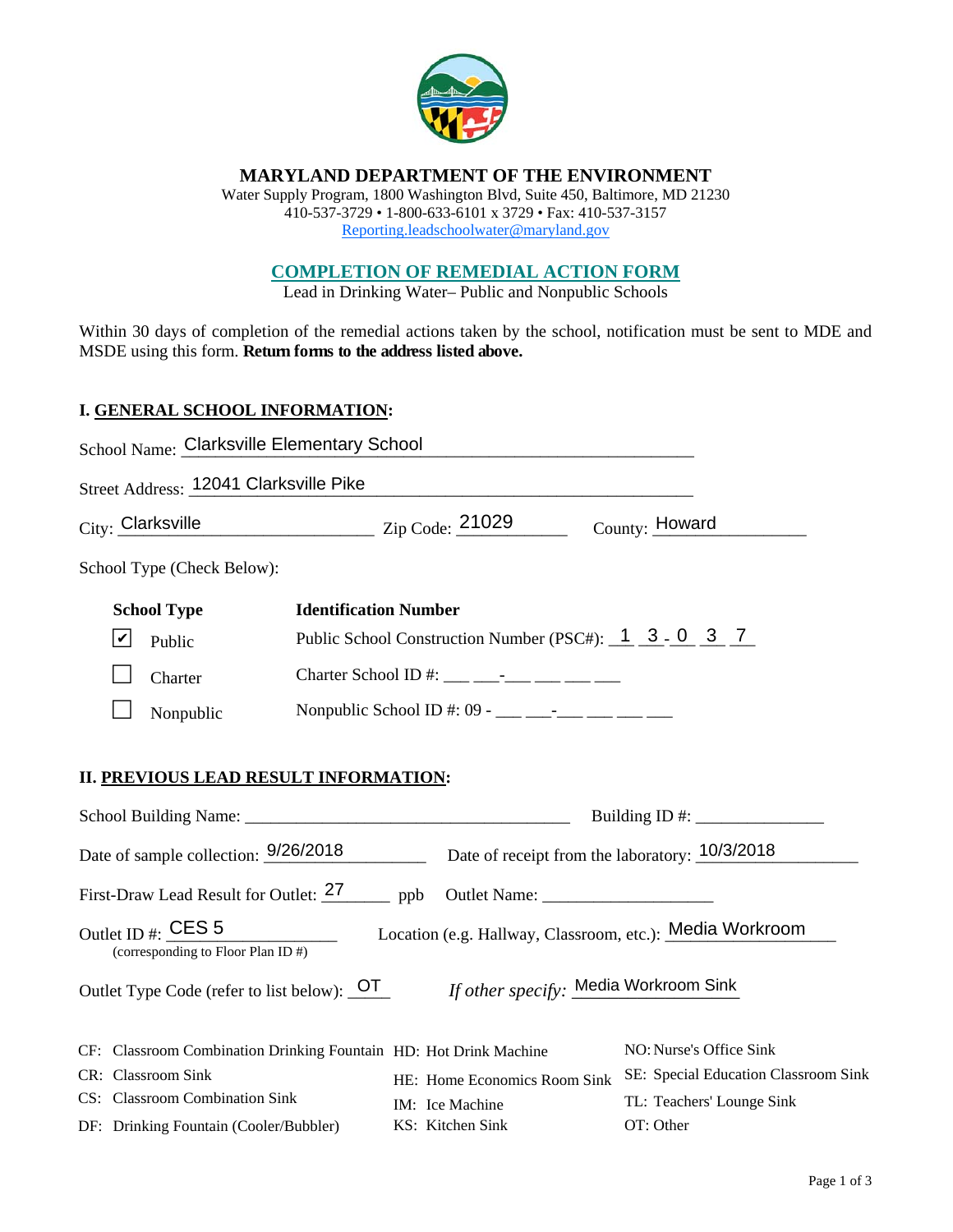# **III. REMEDIAL ACTIONS COMPLETED:**

Please check the appropriate boxes below that best describes the school's actions taken to remediate the elevated level of lead found in the drinking water samples of this specific outlet. For multiple drinking water outlets with elevated lead levels, complete this form for **each** drinking water outlet. **Attach any additional details about Remedial Actions Completed to this form.** 

Date(s) of Remediation:  $\frac{1/13/2020}{2}$ 

Check all that apply:

| $\mathbf v$                 | Permanently closed access to outlet (e.g., physically disconnect from water supply system).                                                                                                                                                         |
|-----------------------------|-----------------------------------------------------------------------------------------------------------------------------------------------------------------------------------------------------------------------------------------------------|
|                             | Removed the outlet.                                                                                                                                                                                                                                 |
| $\mathbf{L}$                | Installed and maintained a point of use filter at the outlet.                                                                                                                                                                                       |
|                             | Repaired the outlet, plumbing, or service line contributing to the elevated level of lead.                                                                                                                                                          |
|                             | Reconfigured the outlet, plumbing, or service line contributing to the elevated level of lead.                                                                                                                                                      |
|                             | Replaced the outlet, plumbing, or service line contributing to the elevated level of lead.                                                                                                                                                          |
| $\mathcal{L}_{\mathcal{A}}$ | Installed and maintained automatic flushing of outlets after testing confirms that the lead level in the outlet<br>after flushing is not elevated. (Removed statement about automatic flushing not being acceptable for water<br>fountains/coolers) |
| $\frac{1}{2}$               | Provided bottled water that meets all National Primary Drinking Water regulations; Complete and attach a<br>Bottle water Certification Form.                                                                                                        |
|                             | Checked grounding wires.                                                                                                                                                                                                                            |
|                             | Other (Describe): _____                                                                                                                                                                                                                             |
|                             |                                                                                                                                                                                                                                                     |

#### **IV. POST-REMEDIATION FOLLOW-UP SAMPLE COLLECTION:**

|                                  | Laboratory Certification ID #: ________________                                                                                                                                                                                |  |  |
|----------------------------------|--------------------------------------------------------------------------------------------------------------------------------------------------------------------------------------------------------------------------------|--|--|
|                                  | Sample Type: $\Box$ First-draw $\Box$ Flushed (only if automated flushing is the means of remediation)                                                                                                                         |  |  |
|                                  | Follow Up Lead Result for Outlet: ___________ ppb Date of sample collection: _______________________                                                                                                                           |  |  |
|                                  | Outlet Returned to Service?: Simple Service: Service: Service: Service: Service: Service: Service: Service: Service: Service: Service: Service: Service: Service: Service: Service: Service: Service: Service: Service: Servic |  |  |
|                                  |                                                                                                                                                                                                                                |  |  |
| Phone #: $\frac{1}{2}$ = 0.000 m |                                                                                                                                                                                                                                |  |  |